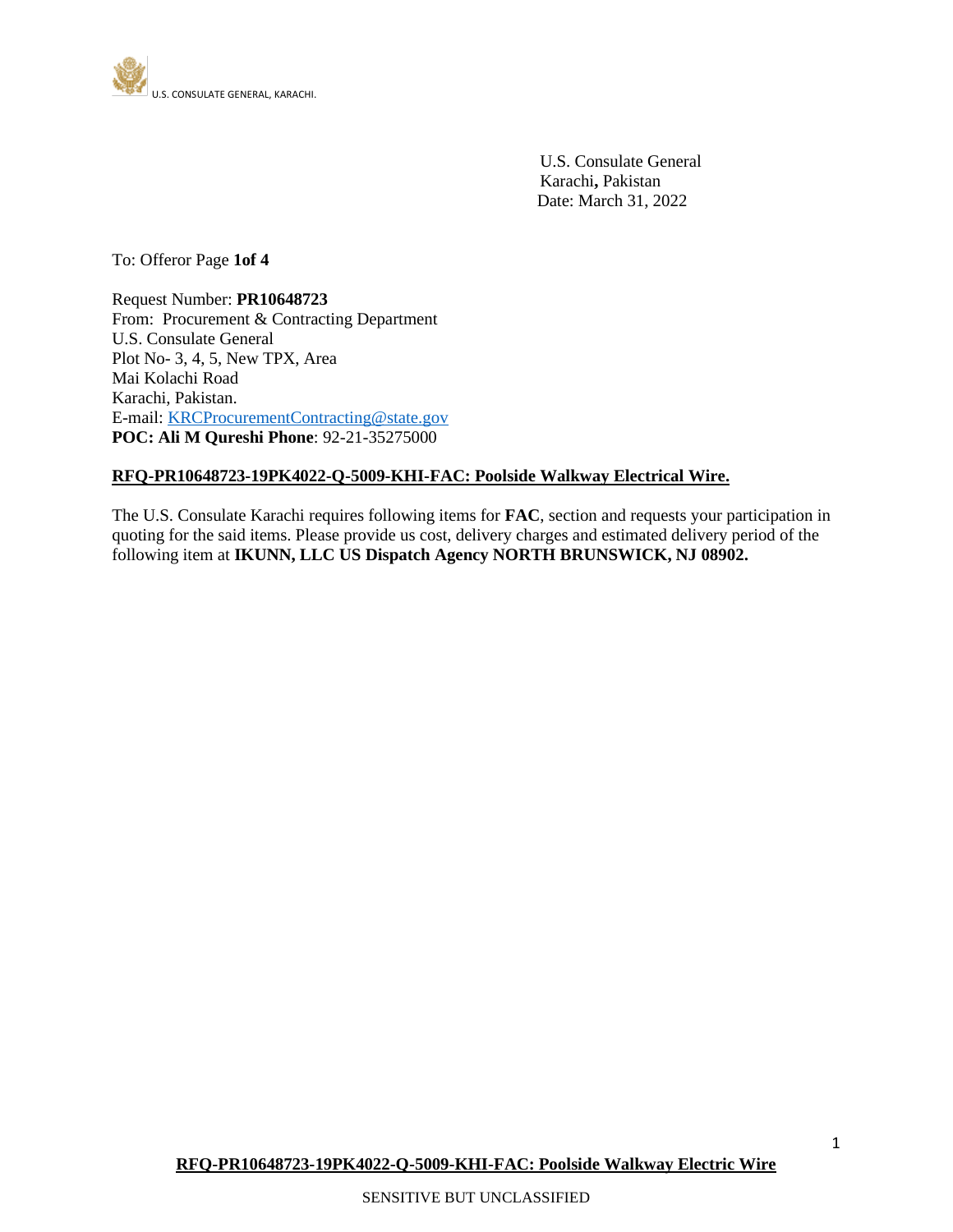

# **Description**

| No. 1 |              | Type Description                                                                                 | Kit Vendor              | Qty | Unit   |
|-------|--------------|--------------------------------------------------------------------------------------------------|-------------------------|-----|--------|
| 1     | $\mathbf{p}$ | THHN Stranded Copper Wire 10 gauge.<br>Color: Brown                                              | NOVENDOR (-) 2,000 foot |     |        |
| 2     | 目            | THHN Stranded Copper Wire 10 gauge.<br>Color: Orange                                             | NOVENDOR (-) 2,000 foot |     |        |
| 3     | 目            | THHN Stranded Copper Wire 10 gauge.<br>Color: Yellow                                             | NOVENDOR (-) 2,000 foot |     |        |
| 4     | 目            | THHN Stranded Copper Wire 10 gauge.<br>Color: White                                              | NOVENDOR (-) 4,000 foot |     |        |
| 5     | 目            | THHN Stranded Copper Wire 10 gauge.<br>Color: Green                                              | NOVENDOR (-) 2,000 foot |     |        |
| 6     | 目            | THHN Stranded Copper Wire 12 gauge.<br>Color: Brown                                              | NOVENDOR (-) 1,500 foot |     |        |
| 7     | 目            | THHN Stranded Copper Wire 12 gauge.<br>Color: Orange                                             | NOVENDOR (-) 1,500 foot |     |        |
| 8     | 目            | THHN Stranded Copper Wire 12 gauge.<br>Color: Yellow                                             | NOVENDOR (-) 1,500 foot |     |        |
| 9     | 目            | THHN Stranded Copper Wire 12 gauge.<br>Color: White                                              | NOVENDOR (-) 3,000 foot |     |        |
| 10    | 目            | THHN Stranded Copper Wire 12 gauge.<br>Color: Green                                              | NOVENDOR (-) 1,500 foot |     |        |
| 11    | В            | Contactor Schneider Electric 8903LG40V03C, Type L 30A, 4 pole, 600 V, coil 220/240 VAC 50/60 Hz. | NOVENDOR (-) 6          |     | each   |
| 12    | 目            | Twist-on Wire Connector, 18-10 AWG (100/Pack)Color: Yellow                                       | NOVENDOR (-) 1          |     | packet |
| 13    | 目            | Twist-on Wire Connector, 18-10 AWG (100/Pack)Color: Red                                          | NOVENDOR (-) 1          |     | packet |
| 14    | 目            | Twist-on Wire Connector, 18-10 AWG (100/Pack)Color: Green                                        | NOVENDOR (-) 1          |     | packet |
| 15    | 目            | Twist-on Wire Connector, 18-10 AWG (100/Pack)Color: Brown                                        | NOVENDOR (-) 1          |     | packet |
| 16    | 目            | Twist-on Wire Connector, 18-10 AWG (100/Pack)Color: Orange                                       | NOVENDOR (-) 1          |     | packet |
| 17    | 目            | QUAZITE Underground Enclosure 12" x 12"                                                          | NOVENDOR (-) 6          |     | each   |
| 18    | П            | QUAZITE Underground Enclosure 12" x 18"                                                          | NOVENDOR (-) 6          |     | each   |
|       |              |                                                                                                  |                         |     |        |

**Total Amount: \_\_\_\_\_\_\_\_\_\_\_\_\_\_\_\_\_\_\_\_\_\_\_\_\_\_\_\_\_\_\_\_\_\_\_\_\_\_\_\_\_\_\_\_\_\_**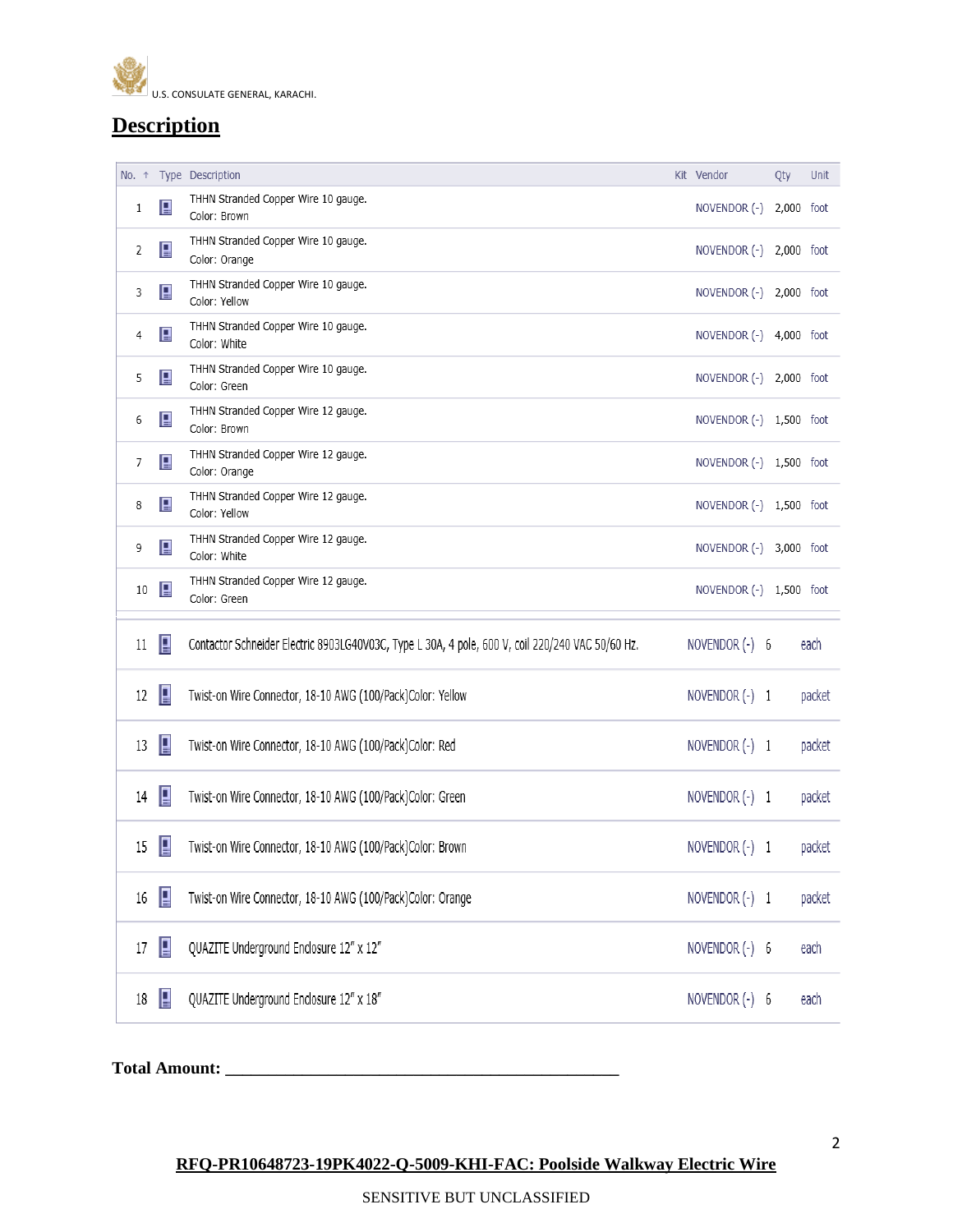

### **Prices:**

Firm Fixed Price.

TAX: Your prices shall be duty/tax free. U.S. Consulate General Karachi will neither deduct nor pay any tax for this service.

#### **Inspection & Acceptance:**

A Government representative will inspect the service(s) delivered to determine the quality and acceptability. Substandard services/products shall be unacceptable at vendor's expense.

### **Payment Terms:**

Payment will be made within 30 days through Electronic Funds Transfer (EFT) upon complete and successful render of service(s) to the U.S. Consulate General, Karachi and submission of legitimate invoice to Financial Section upon confirmation from PAS, and submission of receipt.

### **SUBMISSION OF INVOICE:**

Each invoice shall include vendor invoice number, purchase order/BPA Call number, date issued, brief description of services provided, quantities, unit and total price, and signed by the signing authority.

Invoices must be routed to:

- 1- Karachi, FMC Invoices [KarachiFMCInvoices@state.gov](mailto:KarachiFMCInvoices@state.gov) (for sending invoice-in PDF format)
- 2- Karachi, FMC Inquiries [KarachiFMCInquiries@state.gov](mailto:KarachiFMCInquiries@state.gov) (for any query related to payment)

Although email is the preferred method, invoices may also be submitted by mail (do not send electronically if you mail the invoice to the following address to avoid duplication):

Karachi Fiscal Office U.S. Consulate General Plot No- 3, 4, 5, New TPX Area Mai Kolachi Road Karachi

3